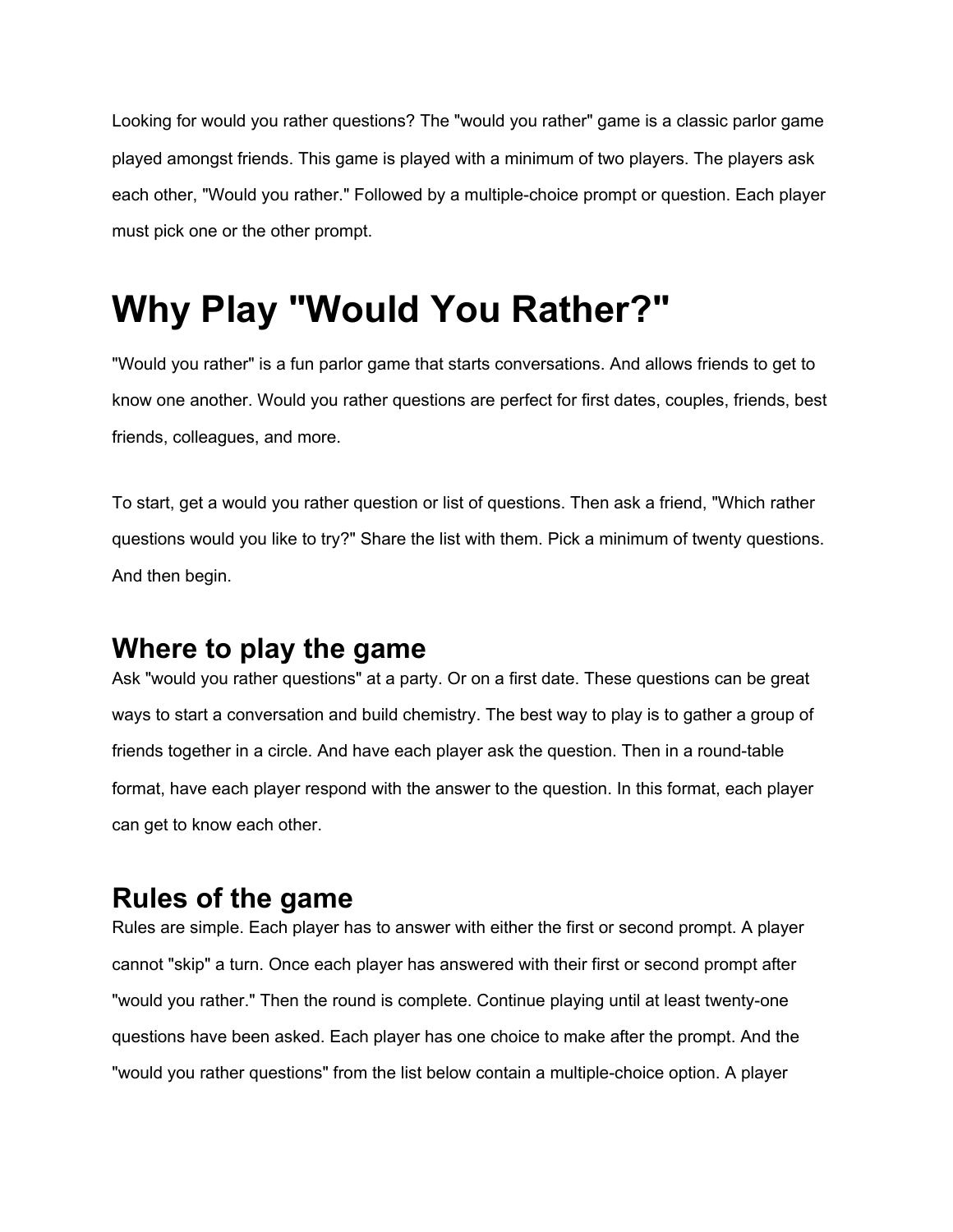cannot choose "nothing." If a player decides they don't want to respond, they should get ejected or eliminated.

Article source: [https://icebreakerquestions.info](https://icebreakerquestions.info/)

### **Best Would You Rather Questions**

The "would you rather questions" below are designed to stimulate the mind. These questions are fairly general in their approach. And for players who are starting out, can be a great entry into playing. Choose these questions to start the conversation. And then move into questions that provide more embarrassing opportunities for sharing stories.

- 1. Would you rather lose all your money or lose your best friend?
- 2. Would you rather make a million dollars or make a rocket?
- 3. Would you rather spend time with your family or spend time with friends?
- 4. Would you rather live in the past or live in the present?
- 5. Would you rather live where it's always dark or always light?
- 6. Would you rather go to the aquarium or go to the zoo?
- 7. Would you rather go to the moon or go to Mars?
- 8. Would you rather eat candy for the rest of your life or cheeseburgers?
- 9. Would you rather eat ice cream or pizza in the morning?
- 10. Would you rather live the same day for the rest of your life or live for only one day?
- 11. Would you rather be able to talk to animals or be able to speak any language?
- 12. Would you rather be able to talk your way out of trouble or fight your way out of trouble?
- 13. Would you rather never be able to shower again or never be able to clip your toenails again?
- 14. Would you rather be the last person in the world or be the best athlete in the world?
- 15. Would you rather live in a world without problems or a world without poverty?
- 16. Would you rather let your crush know you love them or hide your love for the rest of your life?
- 17. Would you rather live in this same year for the rest of your life or live for one year in the future?
- 18. Would you rather have free internet or have free coffee?
- 19. Would you rather have free food or have free alcohol?
- 20. Would you rather have too many warts or too many ulcers?
- 21. Would you rather never be able to smell or never be able to fart?
- 22. Would you rather never be able to see or never be able to hear?
- 23. Would you rather go to an amusement park or go to the woods?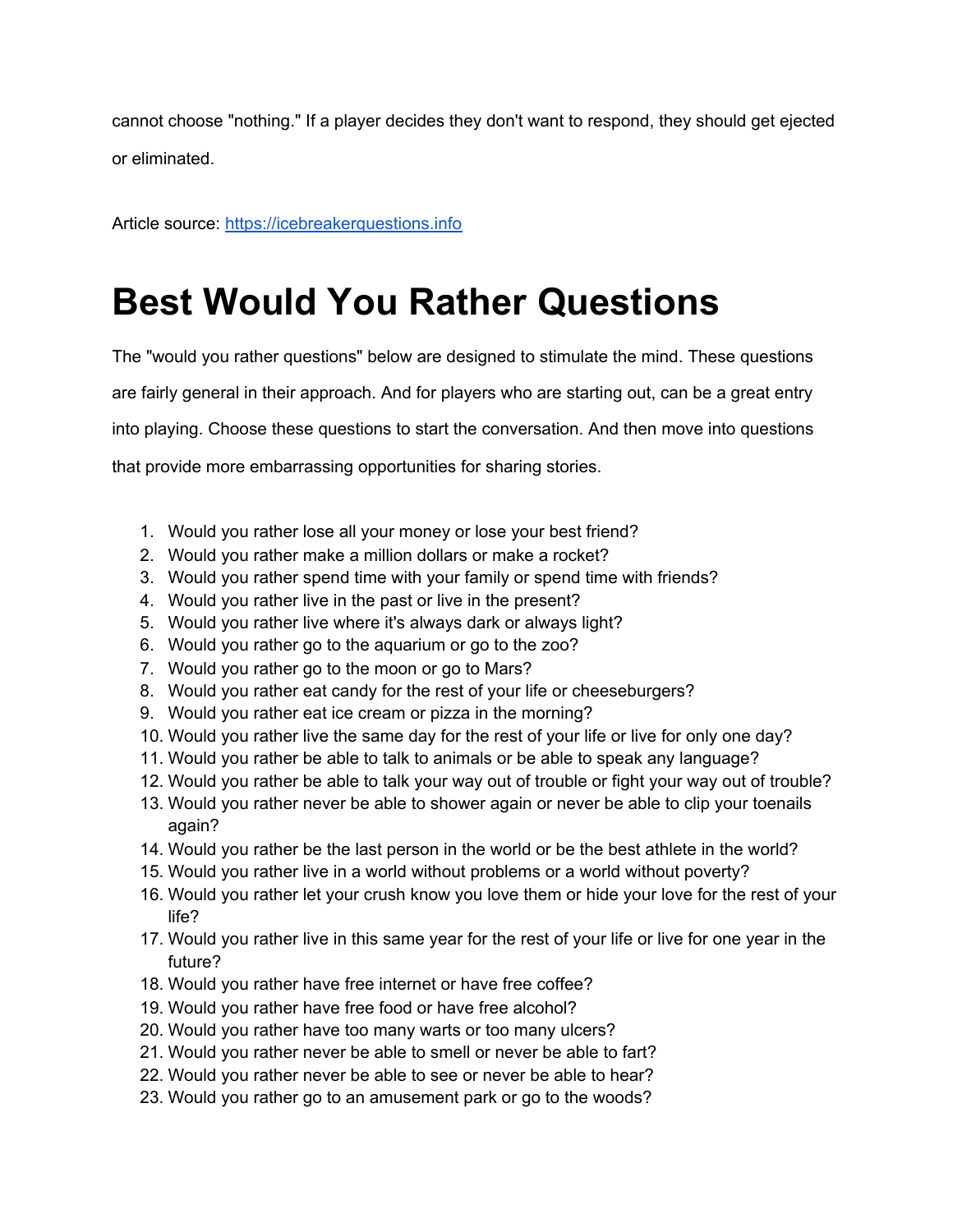- 24. Would you rather eat every meal with ketchup or vinegar?
- 25. Would you rather be made publicly foolish or made publicly untrustworthy?
- 26. Would you rather be able to speak French or Spanish?
- 27. Would you rather eat meat for the rest of your life or eat vegetables?
- 28. Would you rather spend 10 years in prison or 20 years on a deserted island?
- 29. Would you rather have the ability to speak with dolphins or whales?
- 30. Would you rather be the funniest person your friends know or the most trustworthy?
- 31. Would you rather be a famous comedian or a famous writer?
- 32. Would you rather lose the ability to speak or lose the ability to use your hands?
- 33. Would you rather only be able to walk or only be able to jump?
- 34. Would you rather date someone blind or date someone deaf?
- 35. Would you rather lose your ability to read or lose your ability to eat?
- 36. Would you rather have the ability to read minds or the ability to do sign language?
- 37. Would you rather spend 10 years on an island or in the woods?
- 38. Would you rather only be able to eat fish or steak for the rest of your life?
- 39. Would you rather be able to fly or be able to hunt?

### **Would You Rather Questions for Kids**

A set of "would you rather questions" for kids. These questions can be asked for kids that are

below the age of 13. Perfect for those who are having friends over for dinner. Or are looking to

connect at school. Start conversations with friends using these questions. And have fun playing

one-on-one. These questions are appropriate for this age group. And contain no inappropriate

or adult content.

- 1. Would you rather get rich or get your dream home?
- 2. Would you rather get mud on your shoes or get dog feces on your shoes?
- 3. Would you rather take out the trash or take out the dog?
- 4. Would you rather love someone or love your dog?
- 5. Would you rather get one wish from a genie or one gift?
- 6. Would you rather skip school or skip church?
- 7. Would you rather let people punch you or let people kick you?
- 8. Would you rather change your height whenever you want or change your hair whenever you want?
- 9. Would you rather time travel or fly?
- 10. Would you rather time travel or teleport?
- 11. Would you rather live 100 years in the past or 100 years in the future?
- 12. Would you rather be able to jump high or run fast?
- 13. Would you rather be able to talk fast or take tests quickly?
- 14. Would you rather have difficulty being able to think or speak?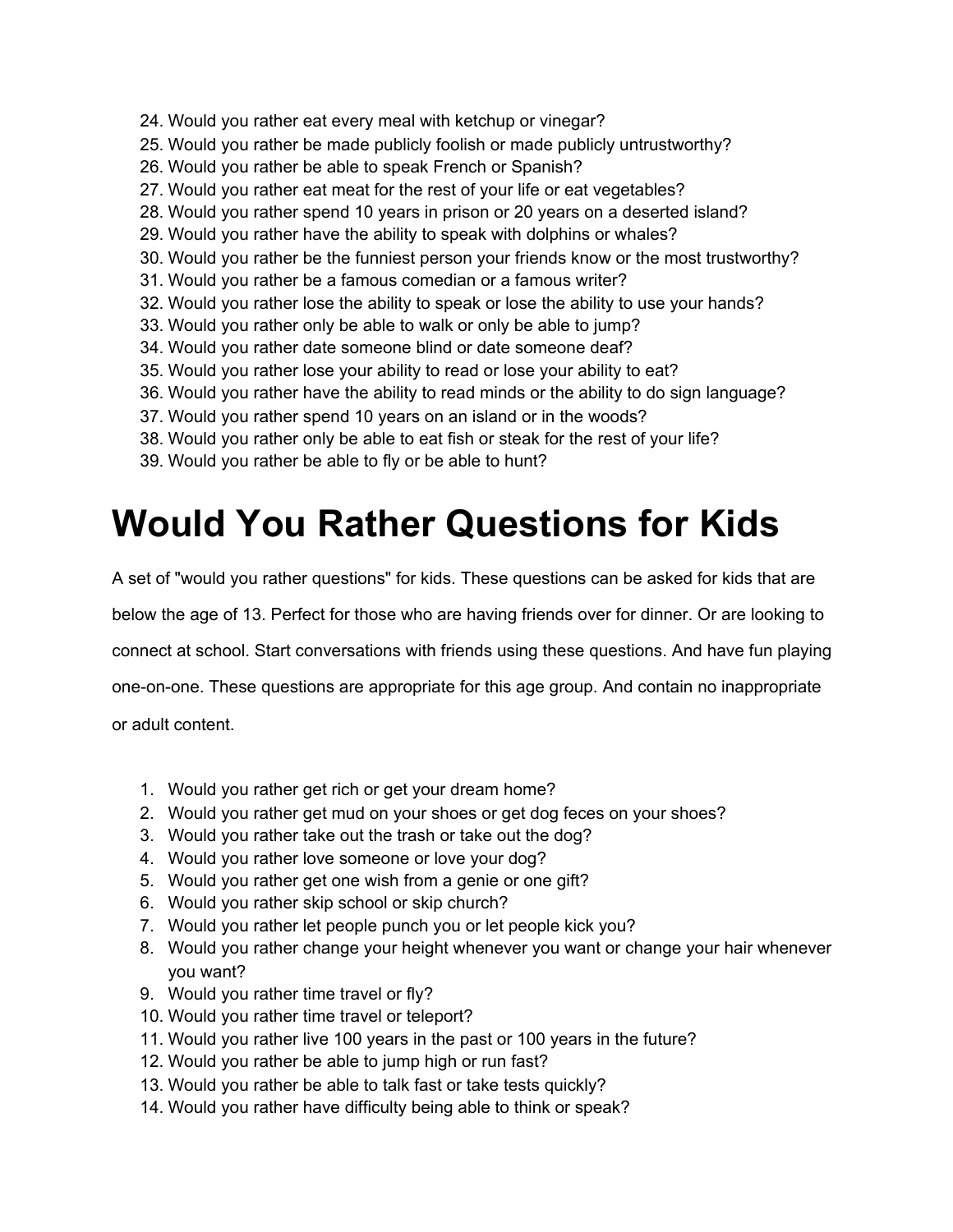15. Would you rather not be able to have kids or not be able to see?

# **Funny Would You Rather Questions**

Looking to laugh while playing? These questions can stimulate the mind while allowing for an opportunity to chuckle. Each player will have the multiple-choice questions pose an interesting conundrum while providing ample opportunity to break a smile. These questions could be the way to start a good evening or could be the way to fall over laughing.

- 1. Would you rather fart in public or pee your pants in public?
- 2. Would you rather not have pubic hair or have hair all over your face?
- 3. Would you rather live for one day with a boner or one day without an arm?
- 4. Would you rather use a conifer cone or use newspaper to wipe your butt?
- 5. Would you rather make a cake out of mud or make a cake out of hair?
- 6. Would you rather smell like a camel or smell like a skunk?
- 7. Would you rather kiss a frog or kiss a llama?
- 8. Would you rather lose a leg or lose an arm?
- 9. Would you rather have no job or have no money?
- 10. Would you rather fly to work or teleport to work?
- 11. Would you rather be good at a sport or be good at making money?
- 12. Would you rather fart on someone or be farted on?
- 13. Would you rather have bad breath or have bad body odor?
- 14. Would you rather get an STD or get a virus?
- 15. Would you rather live life alone or live life supporting multiple people?
- 16. Would you rather have a new car or have a new bike?
- 17. Would you rather have 100 animals or 100 plants?
- 18. Would you rather search for aliens or search for treasure?
- 19. Would you rather have a bad day or have a broken nose?
- 20. Would you rather be a celebrity for a day or be an animal for a day?

# **Unique Would You Rather Questions**

Sometimes it's best to ask "would you rather questions" that are fresh. Questions that friends

haven't heard. These "would you rather questions" can help to accomplish that. Each question

from the list below is guaranteed to be the first time a friend has been asked.

1. Would you rather be the best friend or be the only friend?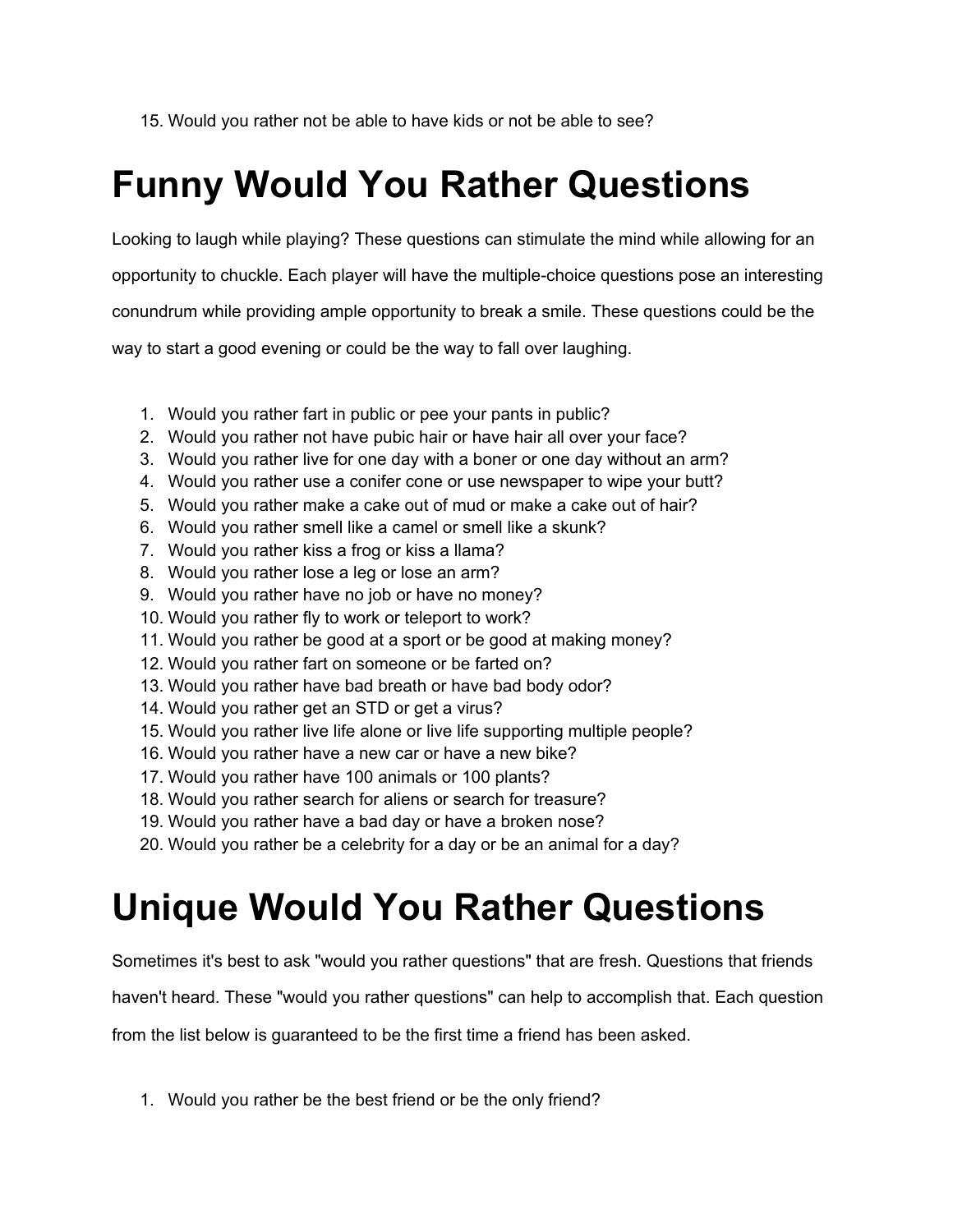- 2. Would you rather see ghosts or see dead people?
- 3. Would you rather know everything or not know anything?
- 4. Would you rather work for the rest of your life or work for free for one year?
- 5. Would you rather have one dollar or one lottery ticket?
- 6. Would you rather speak every language or play every instrument?
- 7. Would you rather master every song or master every craft?
- 8. Would you rather love once or not love at all?
- 9. Would you rather fall in love with an animal or fall in love with someone bad?
- 10. Would you rather eat rotten apples or rotten fries?
- 11. Would you rather make someone's day or make someone's hour?
- 12. Would you rather have it be easy to learn or have it be easy to read?
- 13. Would you rather look like a donkey or look like a monkey?
- 14. Would you rather end your life happy or end your life rich?
- 15. Would you rather use a napkin or use a towel?
- 16. Would you rather take a bat to the face or take a golf club to the knee?
- 17. Would you rather live without money or live without work?
- 18. Would you rather work in a factory or work in a coal mine?
- 19. Would you rather have one dance move or one pick-up line?
- 20. Would you rather like life or live life?
- 21. Would you rather have a rewind button in life or have a pause button in life?
- 22. Would you rather wear a tin hat or a clown nose for the rest of your life?
- 23. Would you rather have a great body for the rest of your life or a low IQ?
- 24. Would you rather spend years of your life in a wheelchair or on life support?
- 25. Would you rather have one chance or one opportunity?

### **Would You Rather Questions for Adults**

Not to be confused with "dirty" questions. These questions are great for older adults looking to

play. The questions provide ample opportunity for mature minds to connect. And can assist in

sparking deep or intellectual conversation. Fun to play over a dinner date. Or fun to play

between friends sharing a drink.

- 1. Would you rather be a handicap in life or be poor in life?
- 2. Would you rather spend a year in prison or a decade in a cave?
- 3. Would you rather change the world or change your life?
- 4. Would you rather be the greatest in the world or be the greatest for your family?
- 5. Would you rather be known around the world or known around your community?
- 6. Would you rather feel rats or feel snakes?
- 7. Would you rather feel sad or feel depressed?
- 8. Would you rather meet your dead grandparents or meet a celebrity?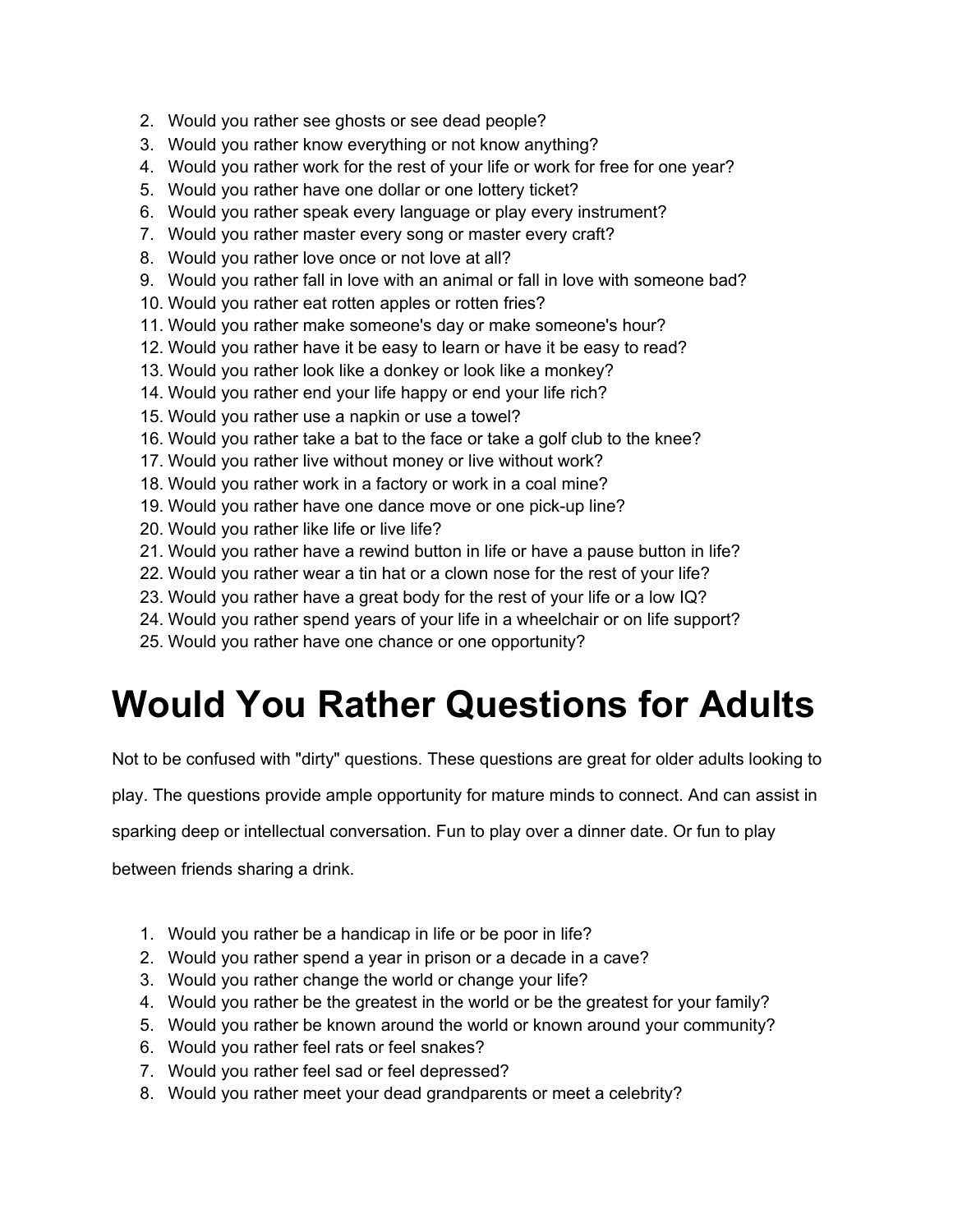- 9. Would you rather meet your future kids or meet your future self?
- 10. Would you rather give everyone you meet high feels or give them wedgies?
- 11. Would you rather know when you're going to die or how you're going to die?
- 12. Would you rather die on an island or die in the forest?
- 13. Would you rather go to the circus or go to the carnival?
- 14. Would you rather go to Italy or go to France?
- 15. Would you rather go to the dentist or go to the doctor?
- 16. Would you rather find a way to cure cancer or find a way to give families to every orphan?
- 17. Would you rather meet the person you'll marry or meet the person who will change your life?
- 18. Would you rather be the person you'd like to be or let another person get better?
- 19. Would you rather live without food or live without money?
- 20. Would you rather eat a dozen rats or eat a dozen bugs?
- 21. Would you rather live years alone or live years in safety?
- 22. Would you rather set the world on fire or have the world drown in the ocean?
- 23. Would you rather get stung by a bee or get bit by a snake?

### **Deep Would You Rather Questions**

Looking to stimulate thought-provoking conversation? Deep questions like these might never be

asked in everyday conversation. It's great for friends to connect. And a fun way to spark

meaningful conversation amongst a group.

- 1. Would you rather see life in the future or see life in the past?
- 2. Would you rather know what life means or decide what life means?
- 3. Would you rather stop time or speed up time?
- 4. Would you rather find a way to travel to space or find a way to help animals?
- 5. Would you rather be ten years older or ten years younger?
- 6. Would you rather be ten years old or eighty years old?
- 7. Would you rather talk like a bird or bark like a dog for the rest of your life?
- 8. Would you rather spend time with your parents or spend time with your kids?
- 9. Would you rather jump or kneel every time someone spoke?
- 10. Would you rather eat a spider or eat a bee?
- 11. Would you rather want to know how your kids will look or how your grand kids will look?
- 12. Would you rather know how much money you'll have in ten years or be happy for one day?
- 13. Would you rather live free or live in poverty?
- 14. Would you rather enter rooms announcing your name or always having to do jumping jacks?
- 15. Would you rather get away with lying or always know when someone is lying?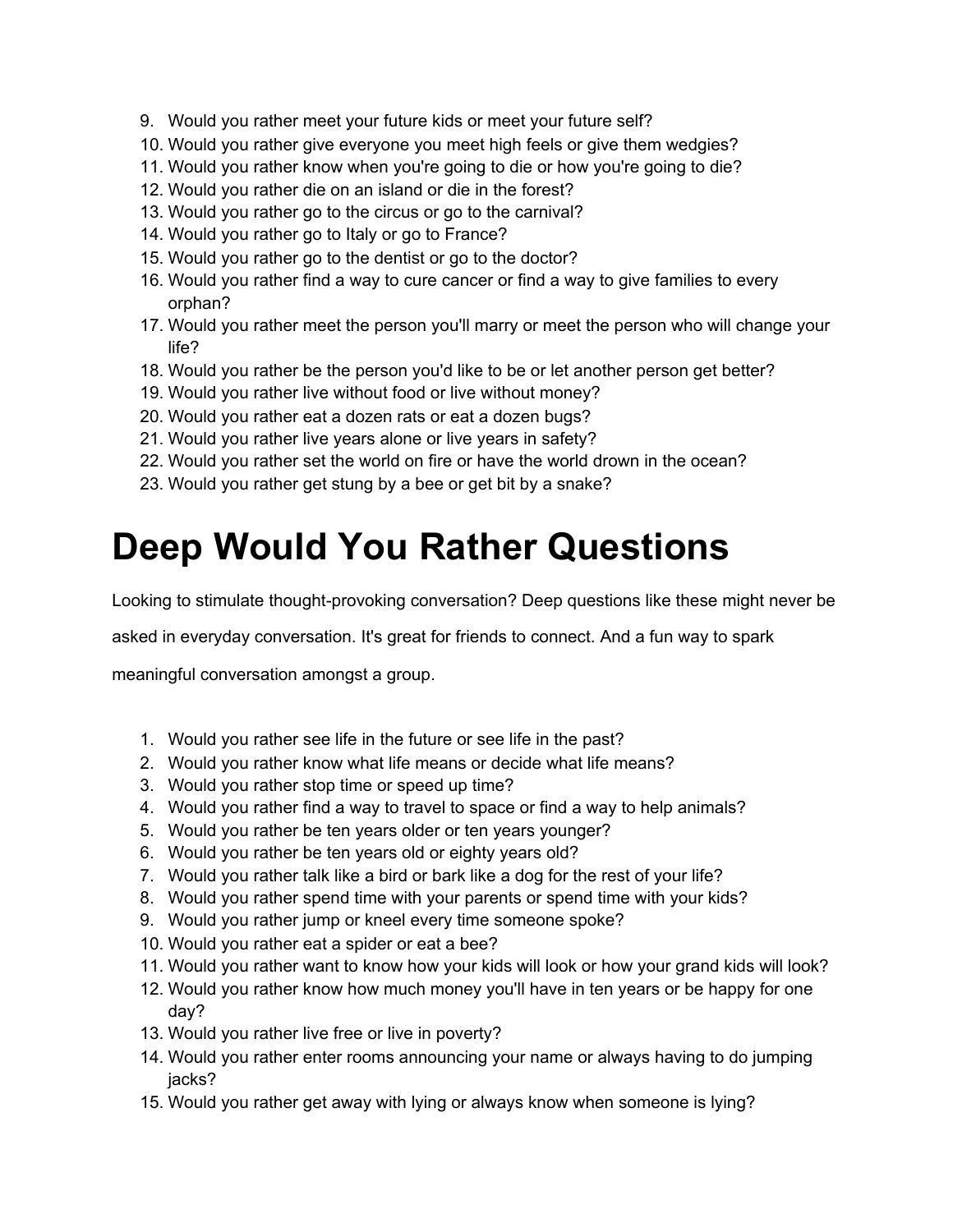- 16. Would you rather be ten minutes late or always be thirty minutes early?
- 17. Would you rather always be itchy or always be sneezing?
- 18. Would you rather have all rights reserved as an artist or have your work trademarked?

# **Would You Rather Questions for Couples**

For when couples are looking to get closer. A fun way for groups of couples to get to know one

another better. The question list below doesn't include any embarrassing questions.

- 1. Would you rather be able to walk on water or walk across the sand?
- 2. Would you rather cheat on someone or be cheated on?
- 3. Would you rather eat animals or eat vegetables?
- 4. Would you rather end a movie or end a book?
- 5. Would you rather have a job in science or have a job in government?
- 6. Would you rather fly or cure cancer for the world?
- 7. Would you rather be famous or protect your family?
- 8. Would you rather marry someone famous or be someone famous?
- 9. Would you rather be able to wake up on command or go to sleep on command?
- 10. Would you rather be a great partner or be a great friend?
- 11. Would you rather be able to read someone's mind or read really quickly?
- 12. Would you rather give to charity or have a job in charity?

### **Would You Rather Questions for Teens**

Questions for teens. These questions for perfect for age groups 13 to 19. Contain some

inappropriate questions. And contain many clean questions. Teenagers who are playing should

gather their friends in a small group. On an evening when everyone is feeling bored. And start

having fun!

- 1. Would you rather spend time in class or spend time on the football field?
- 2. Would you rather spend all your money or spend time with your least favorite teacher?
- 3. Would you rather think of someone fondly or have someone think fondly of you?
- 4. Would you rather fly to school or drive a BMW to school?
- 5. Would you rather go back and take a test again or back and do your homework again?
- 6. Would you rather win a sports car or win a truck?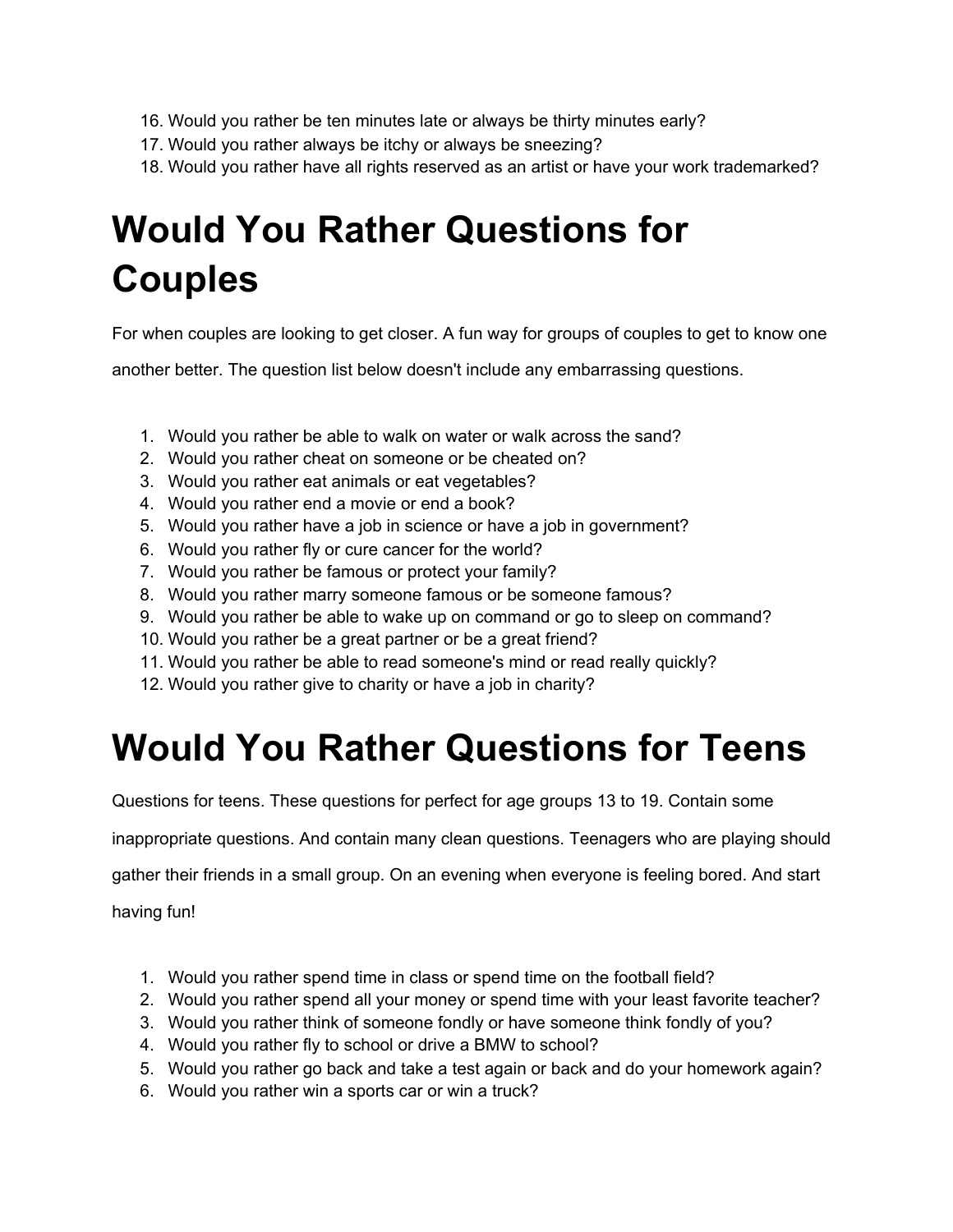- 7. Would you rather constantly fart or constantly burp?
- 8. Would you rather have two noses or two left feet?
- 9. Would you rather have animals talk to you or be able to talk to animals?
- 10. Would you rather your best friend yelled at you or your best friend cried to you?
- 11. Would you rather babysit kids or have kids?
- 12. Would you rather volunteer with kids for one day or bake food for kids forever?
- 13. Would you rather end the world or end the universe?
- 14. Would you rather have too much time or too much money?
- 15. Would you rather have really smelly arms or really smelly feet?

### **Would You Rather Questions for Guys**

Guys appreciate being asked questions from girls. It can make a guy feel appreciated. And help

a guy or girl to get to know each other. These questions can be used between gentlemen, too.

For example, when a small group of guys would like to have fun.

- 1. Would you rather have your dream girl or your dream car?
- 2. Would you rather be an athlete or someone famous?
- 3. Would you rather be Instagram famous or movie star famous?
- 4. Would you rather read books for the rest of your life or watch movies?
- 5. Would you rather lose a close friend or lose a close family member?
- 6. Would you rather have two dogs or two cats?
- 7. Would you rather never marry or never have kids?
- 8. Would you rather live a year in Paris or a year in Italy?
- 9. Would you rather be the person to survive cancer or the person to be famous?
- 10. Would you rather have a sports car or be rich?
- 11. Would you rather have a job that paid well or work for a great boss?
- 12. Would you rather have tons of free time or have no friends?
- 13. Would you rather eat a rat or eat a mouse?
- 14. Would you rather be able to run really fast or jump really high?
- 15. Would you rather go surfing or go snowboarding?
- 16. Would you rather go to the mountains or go to the beach?
- 17. Would you rather a girl text you or call you on the phone?

### **Would You Rather Questions for Girls**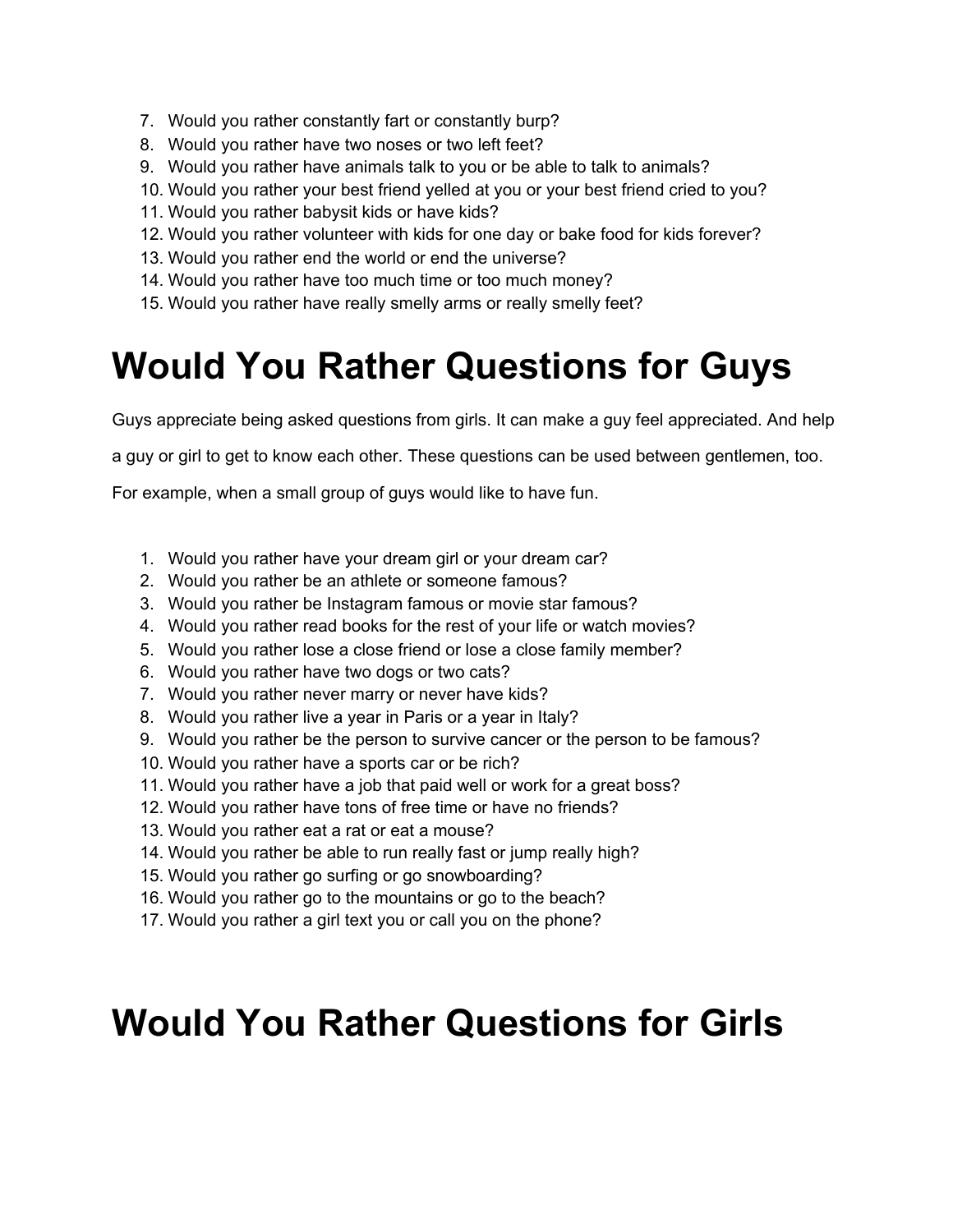These questions for girls are perfect for guys to ask. Girls appreciate getting asked questions

like these. It can help gentlemen to get to know a woman better. And can spark chemistry. The

questions below can be used for small groups of women who are looking to have a fun evening,

too.

- 1. Would you rather work in a nail salon or hair salon?
- 2. Would you rather work for your dad or work for your mom?
- 3. Would you rather spend a year with your sister or a year with your mom?
- 4. Would you rather be good to others or have others be good to you?
- 5. Would you rather have easy time meeting friends or easy time meeting boyfriends?
- 6. Would you rather lose a sports match or lose a boyfriend?
- 7. Would you rather die alone or die with your spouse?
- 8. Would you rather eat food with a straw or eat food with a knife?
- 9. Would you rather have your friend disown you or have your family know all your secrets?
- 10. Would you rather eat alone for the rest of your life or always be hungry?
- 11. Would you rather never meet your parents or spend years in prison?
- 12. Would you rather never be able to clip your toenails or never be able to put on deodorant?
- 13. Would you rather always burp when you see someone or always fart?
- 14. Would you rather go out to dinner or go to a concert?
- 15. Would you rather spend time together or go to an event?
- 16. Would you rather always say everything on your mind or never speak again?
- 17. Would you rather believe everything you're told or have the ability to lie?
- 18. Would you rather have everything you do live-streamed or have a television show?
- 19. Would you rather be stripped of everything you own or fall terminally ill with cancer?
- 20. Would you rather go on vacation to Mexico or go to Iceland?
- 21. Would you rather go on a bike ride or go for a walk?
- 22. Would you rather date a guy every day for life or date an elephant for life?

## **Dirty Would You Rather Questions**

- 1. Would you rather have the best sex of your life for one day or mediocre sex for eternity?
- 2. Would you rather have sex with an animal or have sex with your parent?
- 3. Would you rather be on top or be on the bottom?
- 4. Would you rather give a blowjob to a horse or an elephant?
- 5. Would you rather have sex in a public space or on an airplane?
- 6. Would you rather make out or touch butts?
- 7. Would you rather give a handjob or give a blowjob?
- 8. Would you rather get your toes sucked or get your finger sucked?
- 9. Would you rather use a vibrator or use an anal plug?